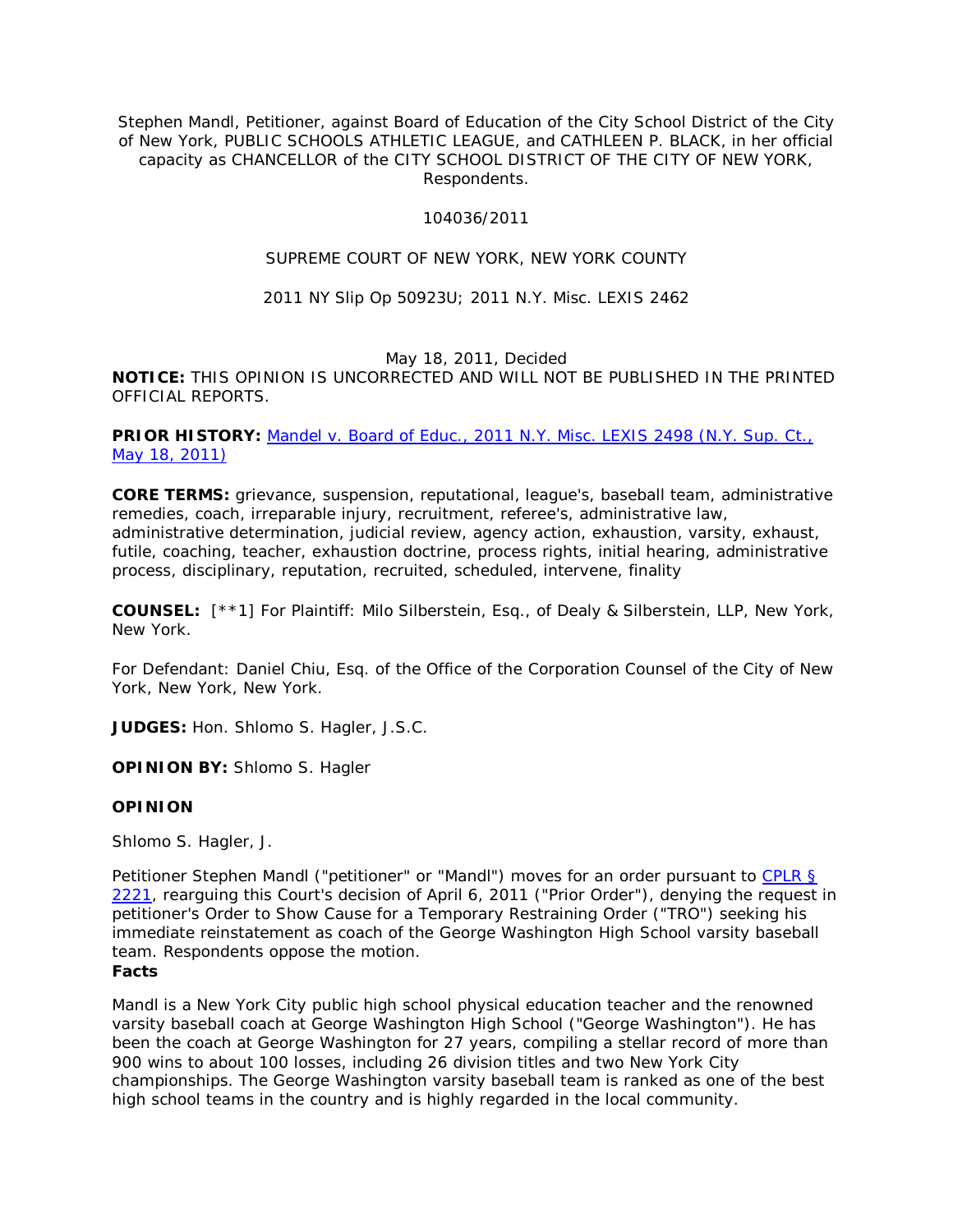On May 13, 2010, a [\*\*2] complaint by Herbert H. Lehman High School ("Lehman") was lodged with Public Schools Athletic League ("PSAL") against Mandl alleging a violation of the PSAL's rules and regulations that prohibit the recruitment of students to transfer schools for athletic purposes. The complaint related to the transfer of a student who had previously enrolled at Lehman and subsequently enrolled in George Washington. The complaint alleged that Mandl orchestrated  $\lceil *2 \rceil$  the transfer of the student from Lehman to play for the George Washington baseball team in violation of recruitment policies. The PSAL assigned Stephen Nathanson to investigate the allegations. Mr. Nathanson issued a four-page written memorandum dated January 31, 2011, finding that Mandl actively recruited the student to transfer from Lehman to George Washington in violation of PSAL recruitment policies and recommended a one (1) year coaching suspension. On February 15, 2011, respondents suspended Mandl from coaching for one (1) year based upon the above findings.

On March 2, 2011, a representative of the United Federation of Teachers ("UFT") filed a "Step 1" grievance on Mandl's behalf requesting that his suspension be lifted pursuant to the [\*\*3] applicable sections of Collective Bargaining Agreement ("CBA") covering teachers. Respondents neither conducted a hearing nor rendered a decision within five days of receiving the grievance. Mandl was compelled to pursue his grievance with the "Step 2" grievance process pursuant to the CBA. On March 15, 2011, the "Step 2" grievance conference was held and the respondents remanded the matter for an initial formal hearing. On March 23, 2011, the initial formal hearing was conducted and respondents advised petitioner that they would render a decision shortly.

About two weeks later, on April 4, 2011, when respondents had not yet rendered its decision, Mandl moved by Order to Show Cause for a TRO to lift the suspension and restore him to his coaching duties. On April 6, 2011, this Court denied Mandl's request for a TRO and scheduled a hearing on May 6, 2011 on the remaining issues of the Order to Show Cause. On May 5th, one day before the Order to Show Cause return date, the respondents rendered a decision upholding Mandl's suspension. Mandl sought a Step 2 review of the first grievance hearing.

#### *Exhaustion of Administrative Remedies*

[Article 78 of the Civil Practice Law and Rules](http://www.lexisnexis.com.ezproxy.strose.edu/lnacui2api/mungo/lexseestat.do?bct=A&risb=21_T12289763851&homeCsi=9095&A=0.7921426252887596&urlEnc=ISO-8859-1&&citeString=N.Y.%20C.P.L.R.%207801&countryCode=USA) ("CPLR") codifies [\*\*4] the traditional doctrine of administrative law which required "finality" and "exhaustion" before seeking judicial review of an administrative determination. "Finality" has been defined as the completeness of the administrative determination which is ripe for judicial review. *[Walton v New York](http://www.lexisnexis.com.ezproxy.strose.edu/lnacui2api/mungo/lexseestat.do?bct=A&risb=21_T12289763851&homeCsi=9095&A=0.7921426252887596&urlEnc=ISO-8859-1&&citeString=8%20N.Y.3d%20186&countryCode=USA)  State Dept. of Correctional Servs*[., 8 NY3d 186, 863 N.E.2d 1001, 831 N.Y.S.2d 749 \(2007\).](http://www.lexisnexis.com.ezproxy.strose.edu/lnacui2api/mungo/lexseestat.do?bct=A&risb=21_T12289763851&homeCsi=9095&A=0.7921426252887596&urlEnc=ISO-8859-1&&citeString=8%20N.Y.3d%20186&countryCode=USA) The exhaustion doctrine bars the petitioner from obtaining judicial review unless he or she exhausts all administrative remedies prior to commencing the [Article 78](http://www.lexisnexis.com.ezproxy.strose.edu/lnacui2api/mungo/lexseestat.do?bct=A&risb=21_T12289763851&homeCsi=9095&A=0.7921426252887596&urlEnc=ISO-8859-1&&citeString=N.Y.%20C.P.L.R.%207801&countryCode=USA) proceeding. *[Id](http://www.lexisnexis.com.ezproxy.strose.edu/lnacui2api/mungo/lexseestat.do?bct=A&risb=21_T12289763851&homeCsi=9095&A=0.7921426252887596&urlEnc=ISO-8859-1&&citeString=8%20N.Y.3d%20186&countryCode=USA)*. However, there are limited exceptions to this general rule such as when: (1) the agency action is unconstitutional, (2) the agency action is wholly beyond its grant of power, (3) an exhaustion of remedies would be futile, or (4) the agency action would cause irreparable injury. *[Watergate II Apts. v Buffalo Sewer Auth](http://www.lexisnexis.com.ezproxy.strose.edu/lnacui2api/mungo/lexseestat.do?bct=A&risb=21_T12289763851&homeCsi=9095&A=0.7921426252887596&urlEnc=ISO-8859-1&&citeString=46%20N.Y.2d%2052&countryCode=USA)*., 46 NY2d 52, 385 N.E.2d 560, 412 [N.Y.S.2d 821 \(1978\).](http://www.lexisnexis.com.ezproxy.strose.edu/lnacui2api/mungo/lexseestat.do?bct=A&risb=21_T12289763851&homeCsi=9095&A=0.7921426252887596&urlEnc=ISO-8859-1&&citeString=46%20N.Y.2d%2052&countryCode=USA)

In this case, this Court was constrained to deny the petitioner's TRO request because Mandl failed to exhaust his administrative remedies and he did not meet any of the exceptions enumerated above. In support of his TRO request, Mandl only argued reputational harm which "clouds the good reputation Petitioner has built for himself [\*\*5] over three (3) decades. . . [and he] fears that the negative repercussions of this stain on his reputation will cause severe harm to his career." Verified Petition at P 103. This type of alleged reputational harm does not meet the fourth exception of irreparable injury. See *[Martinez](http://www.lexisnexis.com.ezproxy.strose.edu/lnacui2api/mungo/lexseestat.do?bct=A&risb=21_T12289763851&homeCsi=9095&A=0.7921426252887596&urlEnc=ISO-8859-1&&citeString=36%20A.D.3d%20544&countryCode=USA)  2001 v New York City Campaign Fin. Bd*[., 36 AD3d 544, 829 N.Y.S.2d 55 \(1st Dept 2007\).](http://www.lexisnexis.com.ezproxy.strose.edu/lnacui2api/mungo/lexseestat.do?bct=A&risb=21_T12289763851&homeCsi=9095&A=0.7921426252887596&urlEnc=ISO-8859-1&&citeString=36%20A.D.3d%20544&countryCode=USA)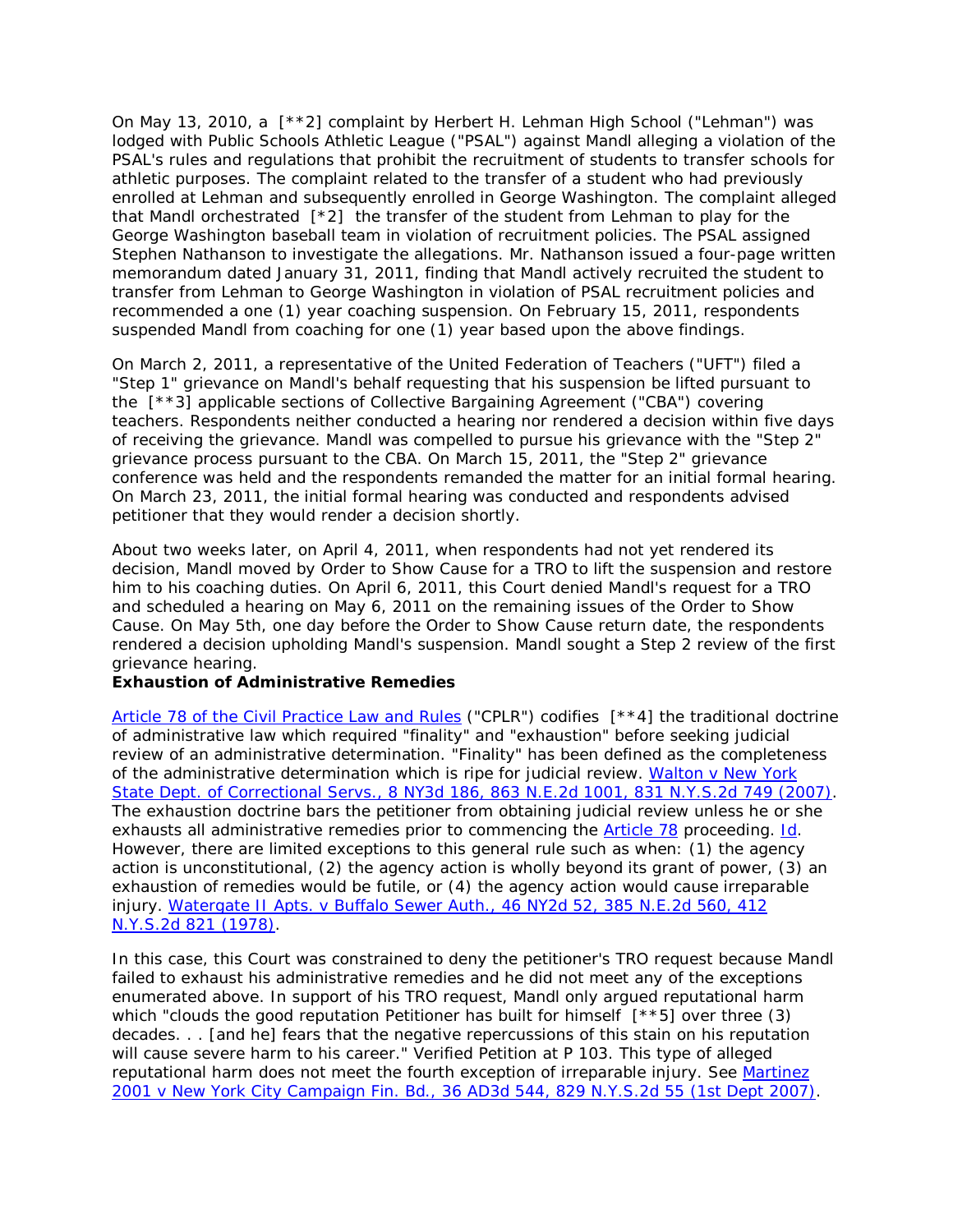On this instant motion, petitioner seeks to distinguish the *Martinez 2001* case because it only held that "potential" rather than actual reputational harm does not constitute irreparable injury, and it would be futile to await a complete administrative determination because the respondents violated [\*3] Articles 15, 20, 21 and 22 of the CBA. Moreover, petitioner argues that *[Matter of Davis v Northern NY Sports Officials' Council](http://www.lexisnexis.com.ezproxy.strose.edu/lnacui2api/mungo/lexseestat.do?bct=A&risb=21_T12289763851&homeCsi=9095&A=0.7921426252887596&urlEnc=ISO-8859-1&&citeString=18%20Misc.%203d%201129A&countryCode=USA)*, 18 Misc 3d [1129\[A\], 856 N.Y.S.2d 497, 2008 NY Slip Op 50235\[U\]](http://www.lexisnexis.com.ezproxy.strose.edu/lnacui2api/mungo/lexseestat.do?bct=A&risb=21_T12289763851&homeCsi=9095&A=0.7921426252887596&urlEnc=ISO-8859-1&&citeString=18%20Misc.%203d%201129A&countryCode=USA) (Sup Ct., St. Lawrence County 2008), is more on point than *Martinez 2001*. In *Davis*, a referee sought to compel a league to enforce the league's own Constitution and By-Laws which provided its members an opportunity to present her case to the Professional Committee for deliberation *prior* to the imposition of any disciplinary action. The referee was not given such a hearing and was merely offered an [\*\*6] "e-mail conference" to consider her appeal. The league's Constitution did not provide for e-mail conferences, but mandated that an appeal be addressed at the next scheduled Executive Board Meeting which never occurred. Due to the clear and gross non-compliance with the league's own Constitution and By-Laws, the trial court denied the league's cross-motion to dismiss for the referee's failure to exhaust her administrative remedies and granted a TRO of the suspension pending a further order.

Petitioner failed to satisfy any of the four exceptions to the exhaustion doctrine. While it is apparent that respondents did not initially fully comply with the grievance procedure outlined in the CBA, petitioner was ultimately given his due process rights to a Step 1 grievance hearing on March 23, 2011. On May 5, 2011, the respondents rendered a decision upholding the petitioner's suspension. Petitioner sought review of that determination in the Step 2 grievance process which is currently pending. Unlike *[Davis](http://www.lexisnexis.com.ezproxy.strose.edu/lnacui2api/mungo/lexseestat.do?bct=A&risb=21_T12289763851&homeCsi=9095&A=0.7921426252887596&urlEnc=ISO-8859-1&&citeString=18%20Misc.%203d%201129A&countryCode=USA)*, where the trial court noted the clear trampling of the referee's due process rights where she never received any formal initial hearing or appeal, Mandl has been afforded, albeit belatedly, [\*\*7] both a right to an initial hearing and is availing himself of the appeal process as outlined by the CBA. Therefore, it can not be said that resorting to an administrative remedy would be futile. In fact, it would ensure compliance with the CBA and satisfy the procedural due process rights that embody the traditional doctrine of administrative law and which has been codified in [Article 78 of the CPLR.](http://www.lexisnexis.com.ezproxy.strose.edu/lnacui2api/mungo/lexseestat.do?bct=A&risb=21_T12289763851&homeCsi=9095&A=0.7921426252887596&urlEnc=ISO-8859-1&&citeString=N.Y.%20C.P.L.R.%207801&countryCode=USA)

The reputational harm that Mandl alleges would also not meet the fourth exception of irreparable injury. PSAL conducted an investigation into the complaint that Mandl recruited a student to transfer from Lehman to induce him to play for the George Washington baseball team in violation of recruitment policies. While the charges may result in reputational harm to petitioner, respondents have a duty and right to enforce the rules and regulations governing the conduct of its members. In *[Martinez 2001](http://www.lexisnexis.com.ezproxy.strose.edu/lnacui2api/mungo/lexseestat.do?bct=A&risb=21_T12289763851&homeCsi=9095&A=0.7921426252887596&urlEnc=ISO-8859-1&&citeString=36%20A.D.3d%20544&countryCode=USA)*, the Appellate Division recognized the potential harm that "[e]very individual who is subject of a disciplinary or other administrative proceeding necessarily faces the possibility of reputational harm, at least temporarily, if the charges are sustained." *Id*[. at 551.](http://www.lexisnexis.com.ezproxy.strose.edu/lnacui2api/mungo/lexseestat.do?bct=A&risb=21_T12289763851&homeCsi=9095&A=0.7921426252887596&urlEnc=ISO-8859-1&&citeString=36%20A.D.3d%20544,%20551&countryCode=USA) Yet, "sound and accepted principles [\*\*8] of administrative law" dictate that petitioner must complete the administrative process before the courts will intervene to provide the relief requested that he did not violate PSAL rules and overturn the suspension because it was arbitrary and capricious. [1](http://www.lexisnexis.com.ezproxy.strose.edu/lnacui2api/frame.do?reloadEntirePage=true&rand=1309871674589&returnToKey=20_T12289763852&parent=docview&target=results_DocumentContent&tokenKey=rsh-23.796574.3358002617#fnote1) *Id*.

- - - - - - - - - - - - - Footnotes - - - - - - - - - - - - - - -

[1](http://www.lexisnexis.com.ezproxy.strose.edu/lnacui2api/frame.do?reloadEntirePage=true&rand=1309871674589&returnToKey=20_T12289763852&parent=docview&target=results_DocumentContent&tokenKey=rsh-23.796574.3358002617#ref1) While the Court is mindful that the George Washington students and baseball team members that filled the courtroom on May 6, 2011 want their coach to return for the playoffs, there is a lesson to be learned that judges must also follow the "rules of the game." It is important to understand that the rules governing the game is even more important than winning the championship. The rules that this Court must follow dictate that Mandl must complete the administrative process even if it means that he will miss the playoffs. It would set a bad precedent for this Court to intervene and not permit the governing agency to discipline its members in the face of the serious allegations. Of course, Coach Mandl must be given the opportunity to clear his name which is currently progressing through the administrative grievance process and can eventually be reviewed by the courts. If the students take this lesson to heart, they will be the [\*\*9] true winners.

- - - - - - - - - - - - End Footnotes- - - - - - - - - - - - - -